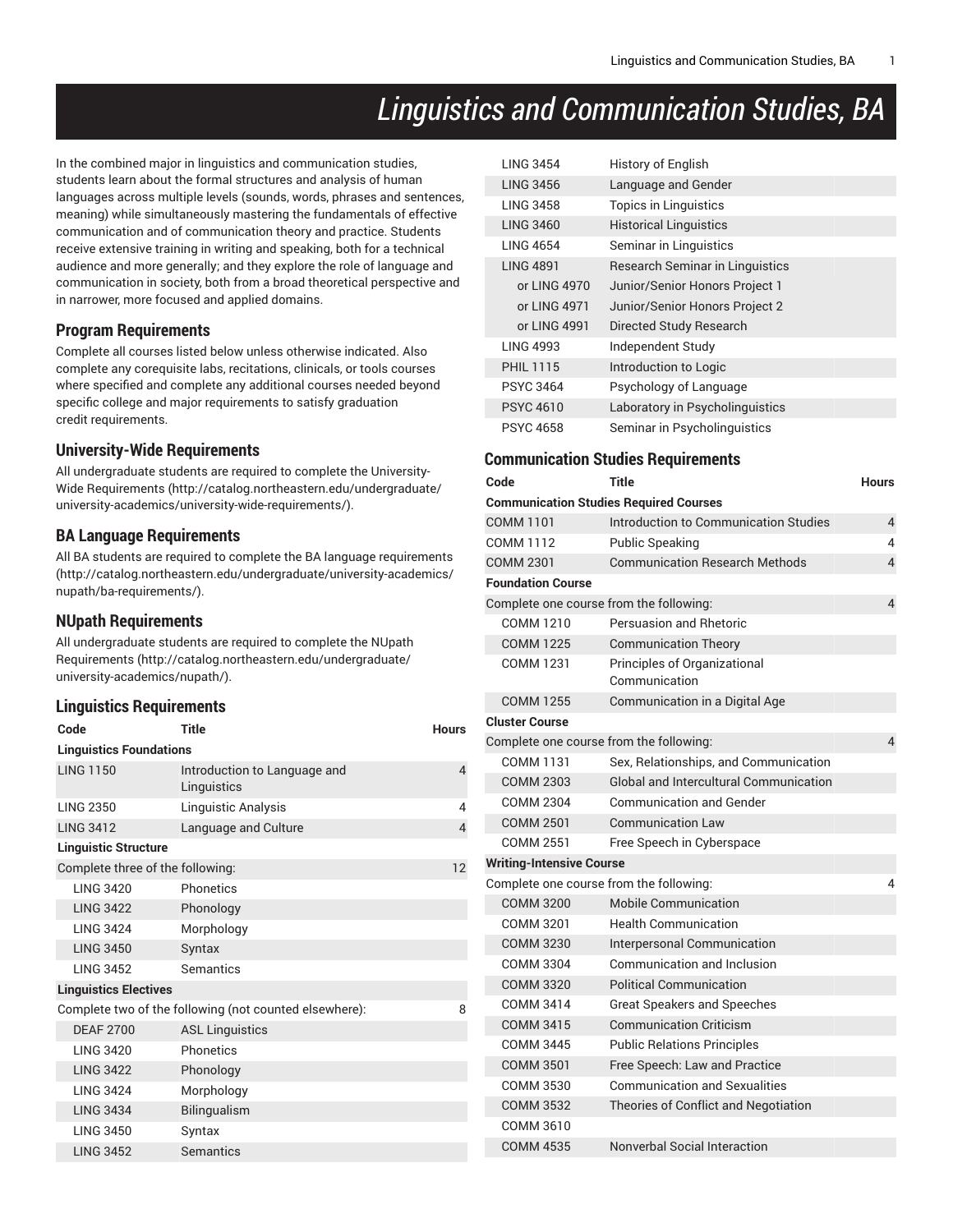#### 2 Linguistics and Communication Studies, BA

| COMM 4605                              | <b>Youth and Communication Technology</b>                |                |
|----------------------------------------|----------------------------------------------------------|----------------|
| <b>COMM 4631</b>                       | Crisis Communication and Image<br>Management             |                |
| <b>Communication Studies Electives</b> |                                                          |                |
|                                        | Complete two additional COMM courses                     | 8              |
| <b>Integrative Requirement</b>         |                                                          |                |
| Code                                   | Title                                                    | <b>Hours</b>   |
| Sociolinguistics                       |                                                          |                |
| <b>LING 3442</b>                       | Sociolinguistics                                         | $\overline{4}$ |
|                                        | <b>Communication Studies Integrative Course</b>          |                |
| requirements:                          | Complete one of the following, not used to fulfill above | $\overline{4}$ |
| COMM 3415                              | <b>Communication Criticism</b>                           |                |
| <b>COMM 4602</b>                       | <b>Contemporary Rhetorical Theory</b>                    |                |
| <b>Capstone Experience</b>             |                                                          |                |
| requirements:                          | Complete one of the following, not used to fulfill above | $\overline{4}$ |
| <b>LING 4654</b>                       | Seminar in Linguistics                                   |                |
| <b>COMM 4102</b>                       | <b>Health Communication Campaigns</b>                    |                |
| <b>COMM 4530</b>                       | Communication and Quality of Life                        |                |
| <b>COMM 4533</b>                       | <b>Consultation Skills</b>                               |                |
| COMM 4602                              | <b>Contemporary Rhetorical Theory</b>                    |                |
| <b>COMM 4608</b>                       | <b>Strategic Communication Capstone</b>                  |                |
| <b>COMM 4625</b>                       | <b>Online Communities</b>                                |                |

# **Communication Studies Grade Requirement**

No more than two grades below a C in communication studies courses may be used to fulfill degree requirements.

# **Linguistics and Communication Studies Combined Major Credit Requirement**

Complete 76 semester hours in the major.

#### **Program Requirement**

128 total semester hours required

# **Plan of Study Sample Patterns:**

# **Four Years, Two Summer 2/Fall Co-ops**

| Year 1           |                                                  |                                      |                       |              |
|------------------|--------------------------------------------------|--------------------------------------|-----------------------|--------------|
| Fall             | <b>Hours Spring</b>                              | <b>Hours Summer 1</b>                | <b>Hours Summer 2</b> | <b>Hours</b> |
| <b>LING 1000</b> | 1 LING 2350                                      | 4 COMM<br><b>Studies</b><br>Elective | 4 Elective            | 4            |
| <b>LING 1150</b> | 4 LING 3412                                      | 4 Elective                           | 4 Elective            | 4            |
| COMM 1101        | 4 COMM<br><b>Studies</b><br>Foundation<br>Course | $\overline{4}$                       |                       |              |
| <b>COMM 1112</b> | 4 Elective                                       | $\overline{4}$                       |                       |              |
| <b>ENGW 1111</b> | 4                                                |                                      |                       |              |
|                  | 17                                               | 16                                   | 8                     | 8            |

| Year <sub>2</sub>                                     |             |                                                                              |                                |                                           |                       |              |
|-------------------------------------------------------|-------------|------------------------------------------------------------------------------|--------------------------------|-------------------------------------------|-----------------------|--------------|
| Fall                                                  |             | <b>Hours Spring</b>                                                          |                                | <b>Hours Summer 1</b>                     | <b>Hours Summer 2</b> | Hours        |
| Linguistic<br>Structure or<br>Linguistics<br>Elective |             | 4 Linguistic<br>Structure or<br>Linguistics<br>Elective                      |                                | 4 COMM<br><b>Studies</b><br>Elective      | 4 COOP                |              |
| <b>COMM 2301</b>                                      |             | 4 LING 3442<br>(Or<br>Linguistics<br>Elective)                               |                                | 4 Elective                                | $\overline{4}$        |              |
| COMM<br><b>Studies</b><br>Cluster<br>Course           |             | 4 COMM<br><b>Studies</b><br>Elective                                         | 4                              |                                           |                       |              |
| Foreign<br>Language<br>Course                         |             | 4 Foreign<br>Language<br>Course                                              | $\overline{4}$                 |                                           |                       |              |
| <b>EEAM 2000</b><br>or EESC<br>2000                   | 1           |                                                                              |                                |                                           |                       |              |
|                                                       | 17          |                                                                              | 16                             |                                           | 8                     | 0            |
| Year <sub>3</sub>                                     |             |                                                                              |                                |                                           |                       |              |
| Fall                                                  |             | <b>Hours Spring</b>                                                          |                                | <b>Hours Summer 1</b>                     | <b>Hours Summer 2</b> | <b>Hours</b> |
| COOP                                                  |             | Linguistic<br>Structure or<br>Linguistics<br>Elective                        |                                | 4 COMM<br>Studies<br>Writing<br>Intensive | 4 COOP                |              |
|                                                       |             | <b>LING 3442</b><br>$($ or<br>Linguistics<br>Elective)                       |                                | 4 Elective                                | $\overline{4}$        |              |
|                                                       |             | <b>ENGW 3315</b>                                                             | 4                              |                                           |                       |              |
|                                                       |             | Foreigh<br>Language<br>Course                                                | $\overline{4}$                 |                                           |                       |              |
|                                                       | $\mathbf 0$ |                                                                              | 16                             |                                           | 8                     | 0            |
| Year 4                                                |             |                                                                              |                                |                                           |                       |              |
| Fall<br>COOP                                          |             | <b>Hours Spring</b><br>Linguistic<br>Structure or<br>Linguistics<br>Elective | <b>Hours</b><br>$\overline{4}$ |                                           |                       |              |
|                                                       |             | <b>COMM 3415</b><br>or 4602                                                  | $\overline{4}$                 |                                           |                       |              |
|                                                       |             | COMM<br><b>Studies</b><br>Writing<br>Intensive                               | 4                              |                                           |                       |              |
|                                                       |             | Integrative<br>Capstone<br>Experience                                        | $\overline{4}$                 |                                           |                       |              |
|                                                       | 0           |                                                                              | 16                             |                                           |                       |              |

Total Hours: 130

**Year 1**

# **Five Years, Three Summer 2/Fall Co-ops**

| Fall             | <b>Hours Spring</b> | <b>Hours Summer 1</b> | <b>Hours Summer 2</b> | <b>Hours</b> |
|------------------|---------------------|-----------------------|-----------------------|--------------|
| <b>LING 1000</b> | 1 LING 2350         | 4 Vacation            | 0 Vacation            |              |
| <b>LING 1150</b> | 4 LING 3412         |                       |                       |              |